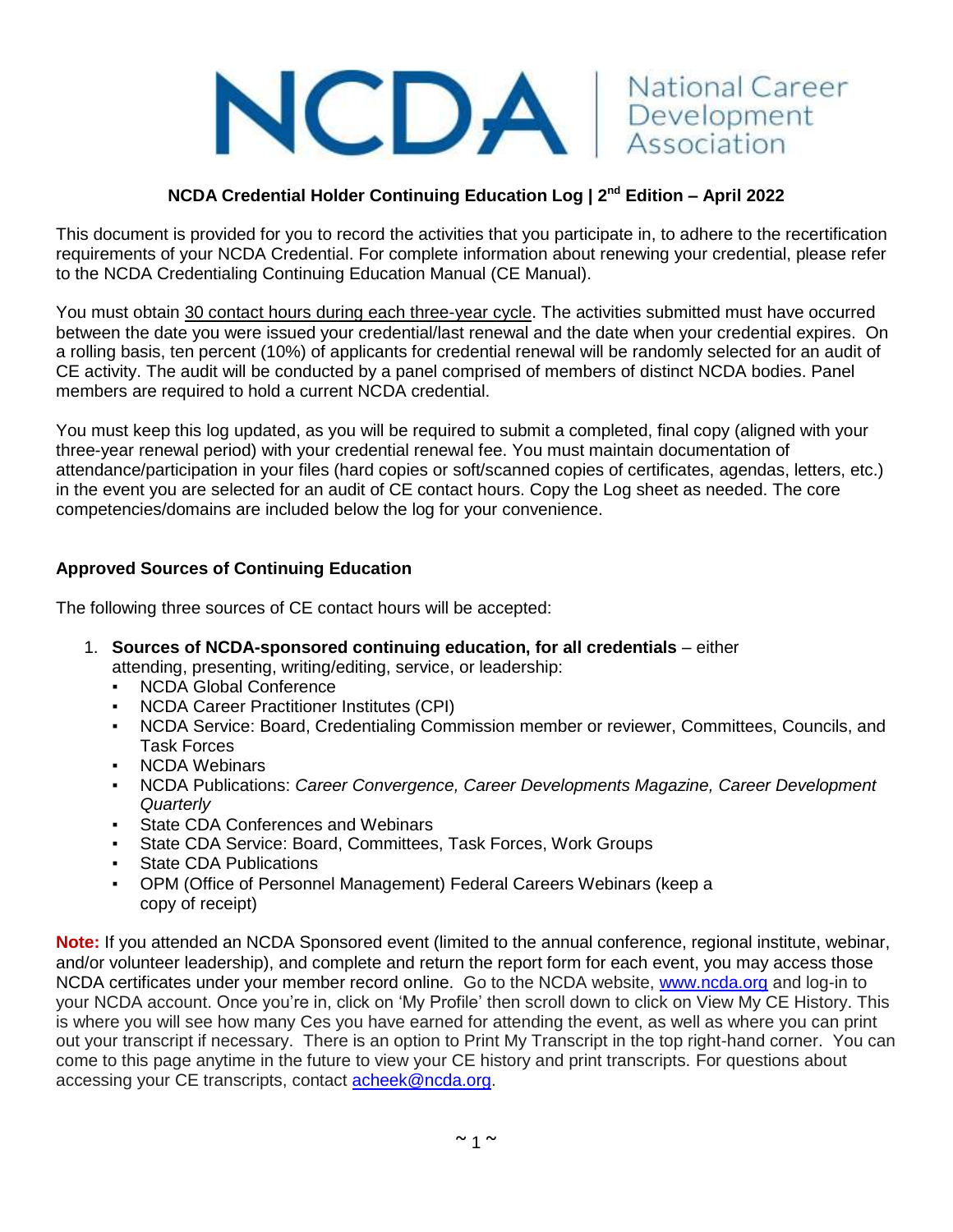# **2. NCDA's Listing of SELECT continuing education providers** – [Click Here for list](https://associationdatabase.com/aws/NCDA/pt/sp/credentialing_providers)

## **3. Non-NCDA organizations providing continuing education which may be related to career development/services**

Non-NCDA associations/agencies that provide continuing education (seminars, workshops, presentations, courses) related to career development/services. If the specific offering meets the requirements described in the CE manual, you can count those hours toward recertification. Service to a non-NCDA organization does not count toward NCDA continuing education contact hours.

**Examples of continuing education for each credential outside of the NCDA** (International, national or state chapter offerings are accepted):

## **CCSP, CSCDA and CMCS**

- ATD Association for Talent Development
- **SHRM Society for Human** Resource Management
- APA American Psychological Association
- APA's Society of Vocational Psychology
- ACA American Counseling Association
- ICF International Coach Federation and ICF
- CCCD Canadian Council for Career Development
- HCI Human Capital Institute
- World at Work
- PARW/CC Professional Association of Resume Writers and Career Coaches
- NRWA National Resume Writer's Association
- NACE National Association of Colleges and Employers
- NAWDP National Association of Workforce Development Professionals
- ACTE Association for Career and Technical Education
- ASCA The American School Counselor Association
- The Career Development Network
- Career Thought Leaders
- Courses from accredited universities

## **CCC, CCCE and CCSCC:**

American Counseling Association CE offerings related to career counseling and development/lifespan development/supervision/teaching/etc.

ACA CE offerings through their: Division, Regions and Branches CE offerings related to career counseling and development/lifespan development/supervision/teaching/etc.

State Licensure Continuing Education requirements may count if they fall under the "career counseling and development" requirement for NCDA certification contact hours.

**Note:** Also consider the relevant CE activity from sources listed above, under CCSP, CSCDA and CMCS.

**For questions regarding continuing education, please contact the NCDA Director of Credentialing, Aaron Leson, [aleson@ncda.org](about:blank)**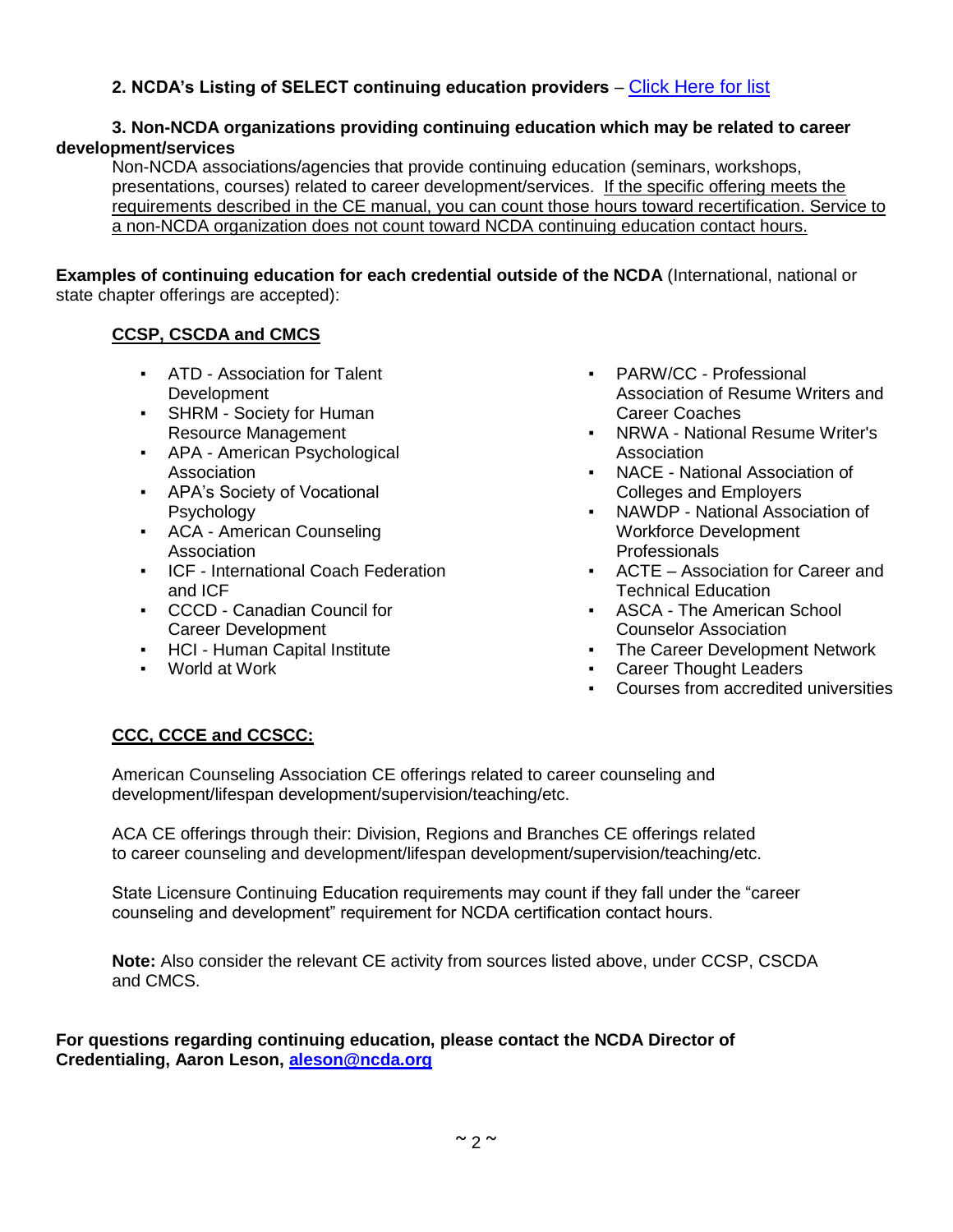# **NCDA Credential Holder Continuing Education Log**

Name and credential: \_\_\_\_\_\_\_\_\_\_\_\_\_\_\_\_\_\_\_\_\_\_\_\_\_\_\_\_\_\_\_\_\_\_\_\_\_\_\_

My certification date is: \_\_\_\_\_\_\_\_\_\_\_\_\_\_\_\_ My expiration date is: \_\_\_\_\_\_\_\_\_\_\_\_\_\_\_\_\_



| Dates | Course/Activity | Competencies/<br>Domain(s) | Provider/Sponsor<br>Name (abbreviation) | Type of<br>Documentation with<br># of Contact Hours |
|-------|-----------------|----------------------------|-----------------------------------------|-----------------------------------------------------|
|       |                 |                            |                                         |                                                     |
|       |                 |                            |                                         |                                                     |
|       |                 |                            |                                         |                                                     |
|       |                 |                            |                                         |                                                     |
|       |                 |                            |                                         |                                                     |
|       |                 |                            |                                         |                                                     |
|       |                 |                            |                                         |                                                     |
|       |                 |                            |                                         |                                                     |
|       |                 |                            |                                         |                                                     |

**♦** Indicate one or more competencies/domains aligned with your completed continuing education activity.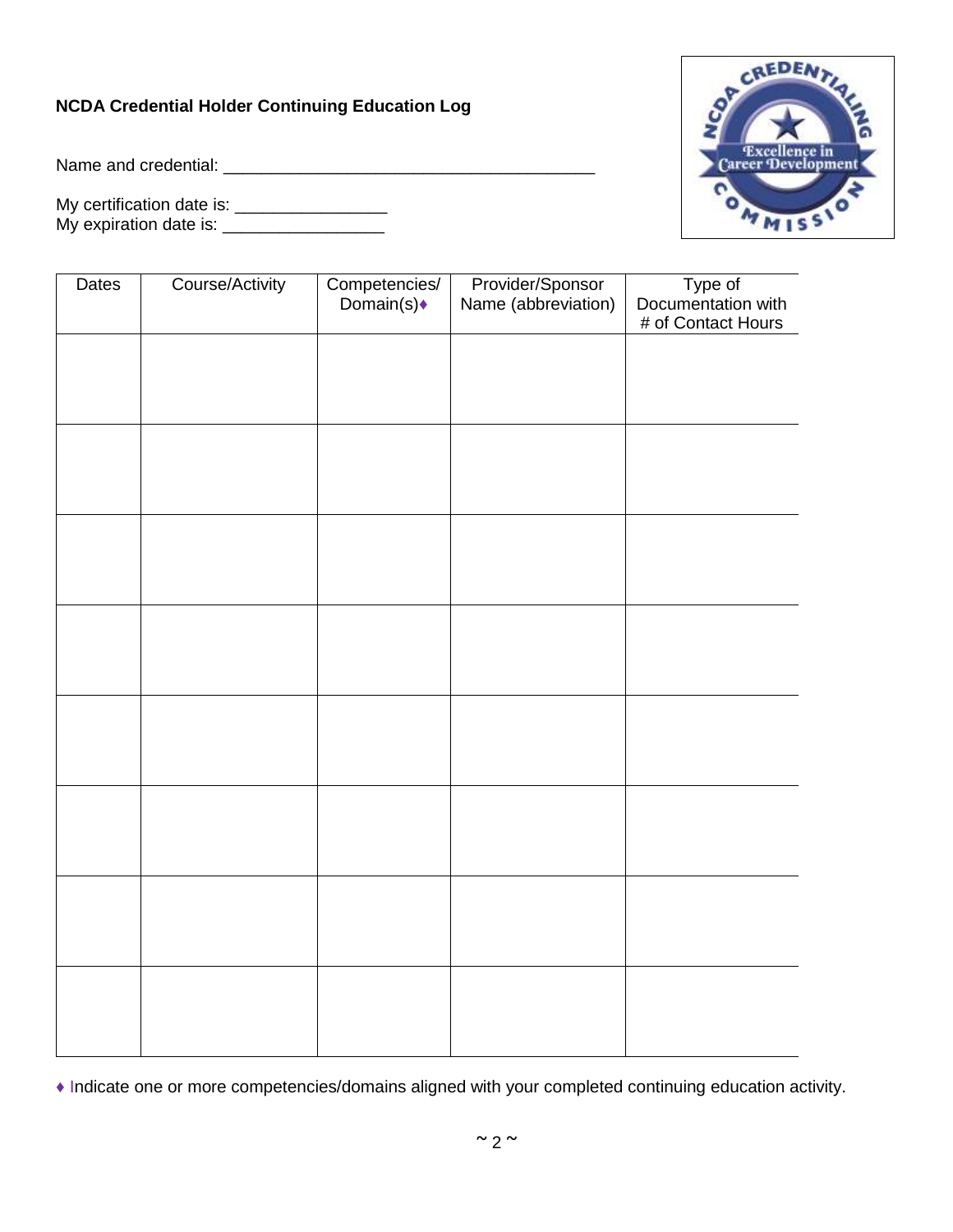# *CCSP & CSCDA Core Competencies:*

- **1. Helping Skills** Be proficient in the basic career facilitating process while including productive interpersonal relationships.
- **2. Labor Market Information and Resources** Understand labor market and occupational information and trends. Be able to use current resources.
- **3. Assessment** Comprehend and use (under supervision) both formal and informal career development assessments with emphasis on relating appropriate ones to the population served.
- **4. Diverse Populations** Recognize special needs of various groups and adapt services to meet their needs.
- **5. Ethical and Legal Issues** Follow the NCDA Code of Ethics and the GCDF Code of Ethics and know current legislative regulations.
- **6. Career Development Models** Understand career development theories, models, and techniques as they apply to lifelong development, gender, age, and ethnic backgrounds.
- **7. Employability Skills** Know job search strategies and placement techniques, especially in working with specific groups.
- 8. **Training Clients and Peers** Prepare and develop materials for training programs and presentations.
- **9.** Program Management/Implementation Understand career development programs and their implementation, and work as a liaison in collaborative relationships.
- **10. Promotion and Public Relations** Market and promote career development programs with staff and supervisors.
- **11. Technology** Comprehend and use career development computer applications.
- 12. **Consultation** Accept suggestions for performance improvement from consultants or supervisors.

## *CCC Competencies:*

- A core understanding and appropriate application of theory.
- An understanding and application of ethical counseling practice.
- The ability to identify and understand familial and cultural influences as they relate to clients' careers. Supporting and challenging clients to examine life-work roles within a larger context including culture, the balance of work, leisure, family, and community in their careers.
- Expertise in evaluating and selecting valid and reliable instruments appropriate to the client's gender, sexual orientation, race, ethnicity, and physical and mental capacities; administer, score, and report findings from career assessment instruments appropriately.
- Demonstrating knowledge of education, training, and employment trends; labor market information and resources that provide information about job tasks, functions, salaries, requirements and future outlooks related to broad occupational fields and individual occupations.
	- **1. Career Development Theory:** Theory base and knowledge considered essential for professionals engaging in career counseling and development.
	- **2. Individual and Group Counseling Skills:** Individual and group counseling competencies considered essential for effective career counseling.
	- **3. Individual/Group Assessment:** Individual/group assessment skills considered essential for professionals engaging in career counseling.
	- **4. Information/Resources:** Information/resource base and knowledge essential for professionals engaging in career counseling.
	- **5. Program Promotion, Management and Implementation:** Skills necessary to develop, plan, implement, and manage comprehensive career development programs in a variety of settings.
	- **6. Coaching, Consultation, and Performance Improvement:** Knowledge and skills considered essential in enabling individuals and organizations to impact effectively upon the career counseling and development process.
	- **7. Diverse Populations:** Knowledge and skills considered essential in providing career counseling and development processes to diverse populations.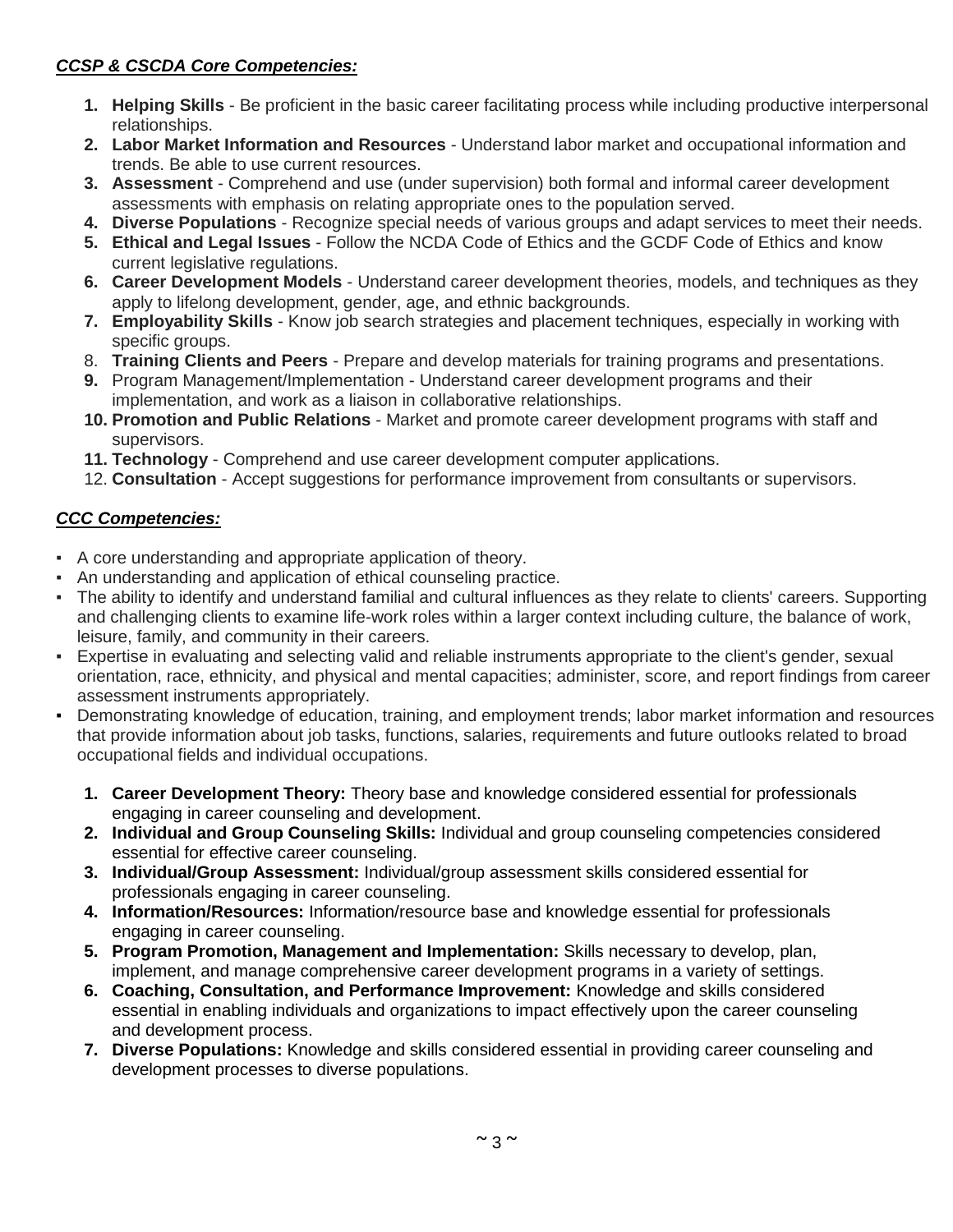- **8. Supervision:** Knowledge and skills considered essential in critically evaluating counselor performance, maintaining and improving professional skills, and seeking assistance for others when needed in career counseling.
- **9. Ethical/Legal Issues:** Information base and knowledge essential for the ethical and legal practice of career counseling.
- **10. Research/Evaluation:** Knowledge and skills considered essential in understanding and conducting research and evaluation in career counseling and development.
- 11. **Technology:** Knowledge and skills considered essential in using technology to assist individuals with career planning.

## *CCCE Competencies*

The CCC competencies listed above plus competencies at the intersection of career and counselor education. Candidates must demonstrate expertise to teach students across the following domains: career counseling with diverse populations including ethnicity, abilities, and other diverse identities; career counseling theories and techniques; career assessment; career counseling ethics and standards; and labor market information and career trends.

## *CCSCC Competencies:*

The CCC competencies listed above plus the competencies addressed in NCDA's *Career Practitioner Supervision* training manual:

- 1. Able to shift one's thoughts and behaviors from that of a practitioner or administrator to those of a clinical supervisor
- 2. Able to compare the roles, responsibilities and focus of administrative and clinical supervision
- 3. Understand and be able to apply basic theories/models of supervision
	- Psychotherapeutic Theories
	- Discrimination Model
	- Integrated Development Model
- 4. Able to evaluate one's strengths and developmental needs as a supervisor of career counselors and other practitioners
- 5. Demonstrate the ability to execute planning and administrative tasks
- 6. Understand and apply advanced skills and strategies
- 7. Know professional ethical codes of conduct and apply to supervision of career counselors and other practitioners
- 8. Understand and apply various ways of evaluating supervisee performance

## *CMCS Domains of Practice:*

**1. Career:** identifying and assessing opportunities/options, and clarifying the consequences of each choice in relation to personal goals and values

1.1 Career Management: developing a strategy to attain important skills and experiences needed to achieve career goals and financial security while embracing opportunities in the workplace.

1.2 Professional Identity Clarification/Promotion: identifying an individual's unique value (discreet skills, strengths, and achievements) and developing strategies to communicate this value to peers and prospective employers. 1.3 Work-Life Synergy: identifying ways the spectrum of activities (school, career, family, friends, community, spirituality, advocacy, leisure) can work together to produce greater fulfilment and joy.

1.4 Labor Market Analysis: researching current global economic forces, political activities, and technological changes that impact the labor market to identify potential opportunities and areas of decline.

**2. Relationships:** navigating the complex and often competing demands of relationships in the home, community and workplace while pursuing personal satisfaction

2.1 Relationship Mediation: coping with the needs and demands of important people in one's life; such as family, friends, peers, direct reports, and supervisors while satisfying one's personal needs